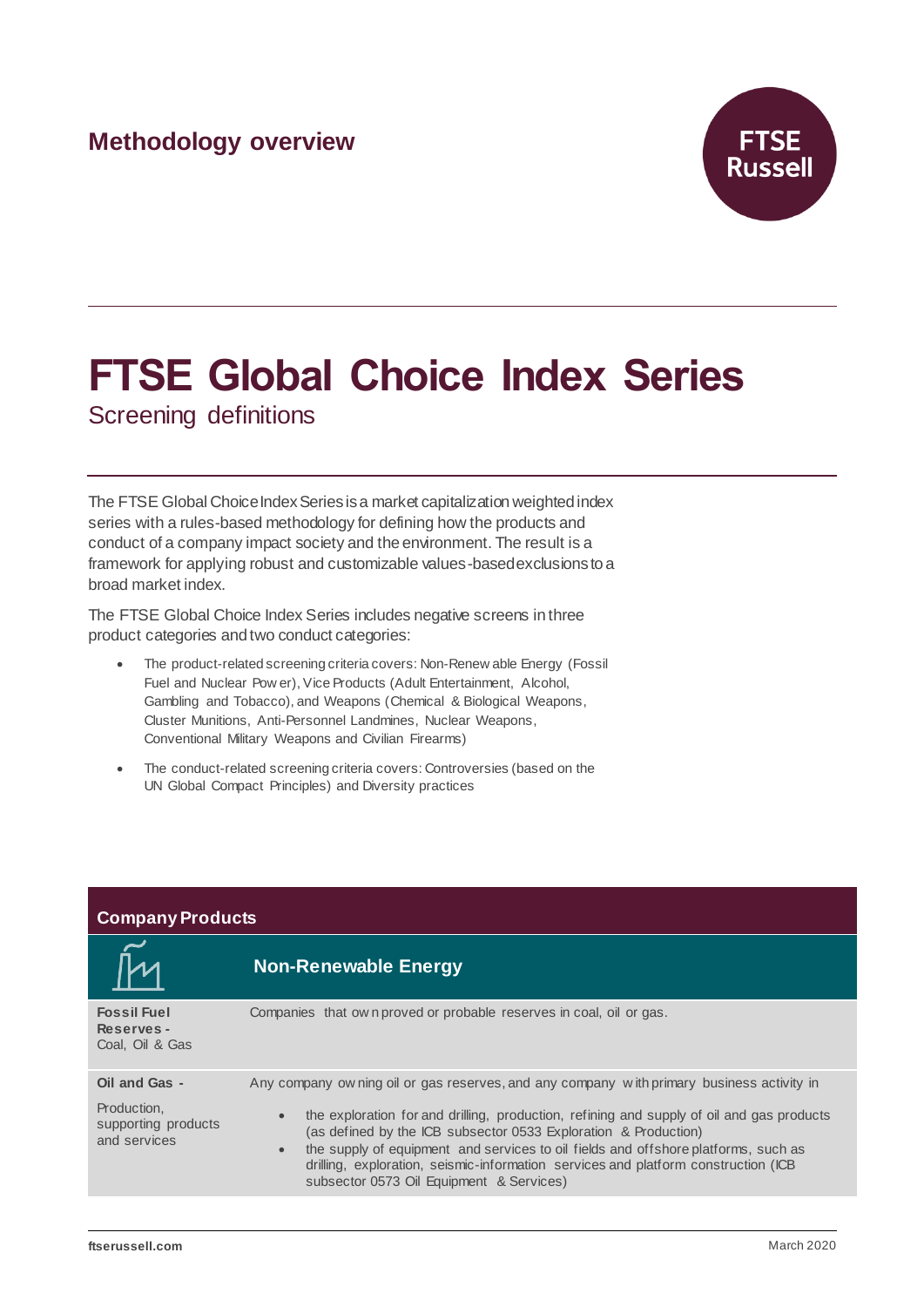|                                                             | the operations of pipelines carrying oil, gas or other forms of fuel (ICB subsector 0577<br>Pipelines; note that this excludes pipeline operators that derive the majority of their<br>revenues from direct sales to end users)<br>integrated oil and gas companies, providing a combination of the services listed above,<br>$\bullet$<br>including refining and marketing of oil and gas products (ICB subsector 0537 Integrated<br>Oil & Gas |
|-------------------------------------------------------------|-------------------------------------------------------------------------------------------------------------------------------------------------------------------------------------------------------------------------------------------------------------------------------------------------------------------------------------------------------------------------------------------------------------------------------------------------|
| Coal-<br>Production,<br>supporting products<br>and services | Any company ow ning coal reserves, and any company with primary business activity in the<br>exploration for or mining of coal (as defined by the ICB subsector 1771 Coal).                                                                                                                                                                                                                                                                      |
| <b>Nuclear Power -</b><br>Generation and<br>Uranium Mining  | Companies that generate revenues from nuclear pow er production.<br>This includes:<br>nuclear pow er generation<br>$\bullet$<br>nuclear pow er plant equipment, components and construction<br>$\bullet$<br>uranium mining<br>$\bullet$<br>uranium processing and enrichment<br>$\bullet$                                                                                                                                                       |
|                                                             | <b>Vice Products</b>                                                                                                                                                                                                                                                                                                                                                                                                                            |
| <b>Adult Entertainment</b>                                  | Companies that produce adult entertainment.<br>This includes:<br>movies<br>$\bullet$<br>print publications<br>$\bullet$<br>online content<br>$\bullet$<br>live entertainment<br>$\bullet$                                                                                                                                                                                                                                                       |
| <b>Alcohol</b>                                              | Companies that produce alcoholic beverages.<br>This includes:<br>all companies that are classified in the Industry Classification Benchmark (ICB)<br>$\bullet$<br>Subsectors Brew ers (3533) and Distillers & Vintners (3535)<br>companies that are not classified in ICB Subsectors Brew ers (3533) and Distillers &<br>$\bullet$<br>Vintners (3535), but that are identified as having activity in these Subsectors                           |
| <b>Gambling</b>                                             | Companies that provide gambling services.<br>This includes:<br>all companies that are classified in the Industry Classification Benchmark (ICB)<br>Subsector Gambling (5752)<br>companies that are not classified in ICB Subsector Gambling (5752), but that are<br>$\bullet$<br>identified as having activity in this Subsector                                                                                                                |
| <b>Tobacco</b>                                              | Companies that produce tobacco products.<br>This includes:<br>all companies that are classified in the Industry Classification Benchmark (ICB)<br>Subsectors Tobacco (3785)<br>companies that are not classified in ICB Subsector Tobacco (3785), but that are<br>$\bullet$<br>identified as having activity in this Subsector                                                                                                                  |
|                                                             | <b>Weapons</b>                                                                                                                                                                                                                                                                                                                                                                                                                                  |
| Chemical &<br><b>Biological Weapons</b>                     | Companies that produce chemical or biological weapons, or that produce specific and critical<br>parts or services for chemical or biological weapons.                                                                                                                                                                                                                                                                                           |
| <b>Cluster Munitions</b>                                    | Companies that produce cluster munitions as defined in the Convention on Cluster Munitions, or<br>that produce specific and critical parts or services for cluster munitions.                                                                                                                                                                                                                                                                   |
| <b>Anti-Personnel</b><br>Landmines                          | Companies that produce anti-personnel mines as defined in the "1997 Convention on the<br>Prohibition of the Use, Stockpiling, Production and Transfer of Anti-Personnel Mines and on their                                                                                                                                                                                                                                                      |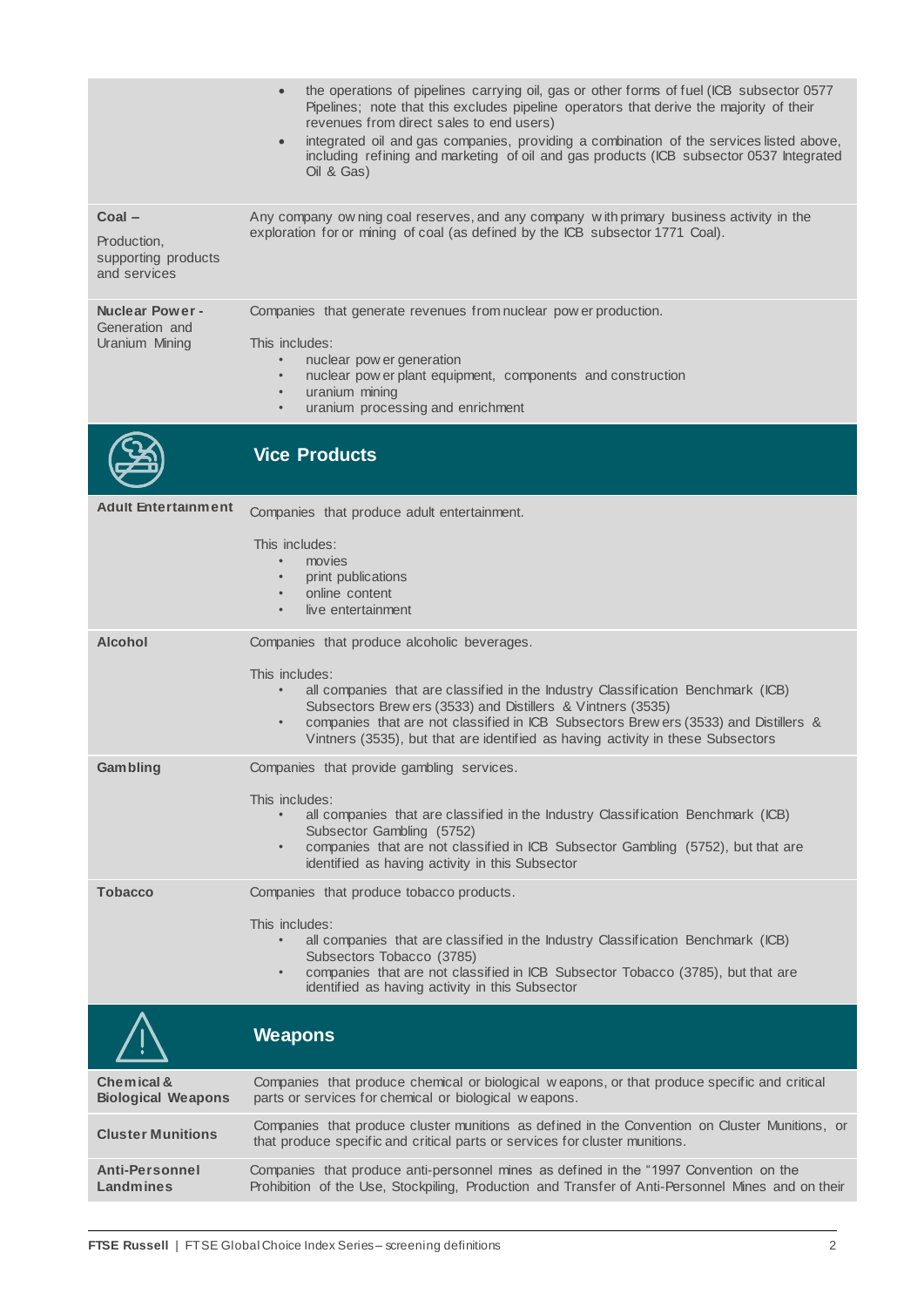|                                                | Destruction", or that produce specific and critical parts or services for anti-personnel mines.                                                                                                                                                                                               |
|------------------------------------------------|-----------------------------------------------------------------------------------------------------------------------------------------------------------------------------------------------------------------------------------------------------------------------------------------------|
| <b>Nuclear Weapons</b>                         | Companies that produce nuclear weapons systems, or that produce specific and critical parts or<br>services for nuclear weapons systems.                                                                                                                                                       |
| <b>Conventional</b><br><b>Military Weapons</b> | Companies that produce other weapons for military use.<br>This includes:<br>munitions<br>$\bullet$<br>vehicles designed to carry military weapons (mounted or demountable)<br>weapons delivery systems; including mounting and launching systems as well as<br>targeting and guidance systems |
| <b>Firearms</b>                                | Companies that produce firearms or ammunition for non-military use.<br>This includes:<br>handguns<br>shotguns                                                                                                                                                                                 |

- rifles<br>• semi-
- semi-automatic w eapons

#### **Company Conduct**

|                        | <b>Controversies</b>                                                                                                                                                                                                                                                                      |
|------------------------|-------------------------------------------------------------------------------------------------------------------------------------------------------------------------------------------------------------------------------------------------------------------------------------------|
| <b>Anti-Corruption</b> | Controversies related to Principle 10 of the UN Global Compact, which is derived from the<br>United Nations Convention Against Corruption.                                                                                                                                                |
|                        | Principle 10: Businesses should w ork against corruption in all its forms, including extortion and<br>bribery.                                                                                                                                                                            |
| <b>Environment</b>     | Controversies related to Principles 7, 8, and 9 of the UN Global Compact, which is derived from<br>the Rio Declaration on Environment and Development.                                                                                                                                    |
|                        | Principle 7: Businesses should support a precautionary approach to environmental challenges;<br>Principle 8: undertake initiatives to promote greater environmental responsibility; and<br>Principle 9: encourage the development and diffusion of environmentally friendly technologies. |
| <b>Human Rights</b>    | Controversies related to Principles 1 and 2 of the UN Global Compact, which is derived from the<br>Universal Declaration of Human Rights.                                                                                                                                                 |
|                        | Principle 1: Businesses should support and respect the protection of internationally proclaimed<br>human rights; and<br>Principle 2: make sure that they are not complicit in human rights abuses.                                                                                        |
| Labor                  | Controversies related to Principles 3, 4, 5, and 6 of the UN Global Compact, which is derived<br>from the International Labor Organization's Declaration on Fundamental Principles and Rights at<br>Work.                                                                                 |
|                        | Principle 3: Businesses should uphold the freedom of association and the effective recognition<br>of the right to collective bargaining;<br>Principle 4: the elimination of all forms of forced and compulsory labor;<br>Principle 5: the effective abolition of child labor; and         |
|                        | Principle 6: the elimination of discrimination in respect of employment and occupation.                                                                                                                                                                                                   |
|                        | <b>Diversity</b>                                                                                                                                                                                                                                                                          |
| <b>Diversity</b>       | For this criteria, an "Excluded Company" will fail to meet two out of three diversity indicators:                                                                                                                                                                                         |
|                        | Woman/w omen on the Board<br>Diversity policies<br>Diversity management systems                                                                                                                                                                                                           |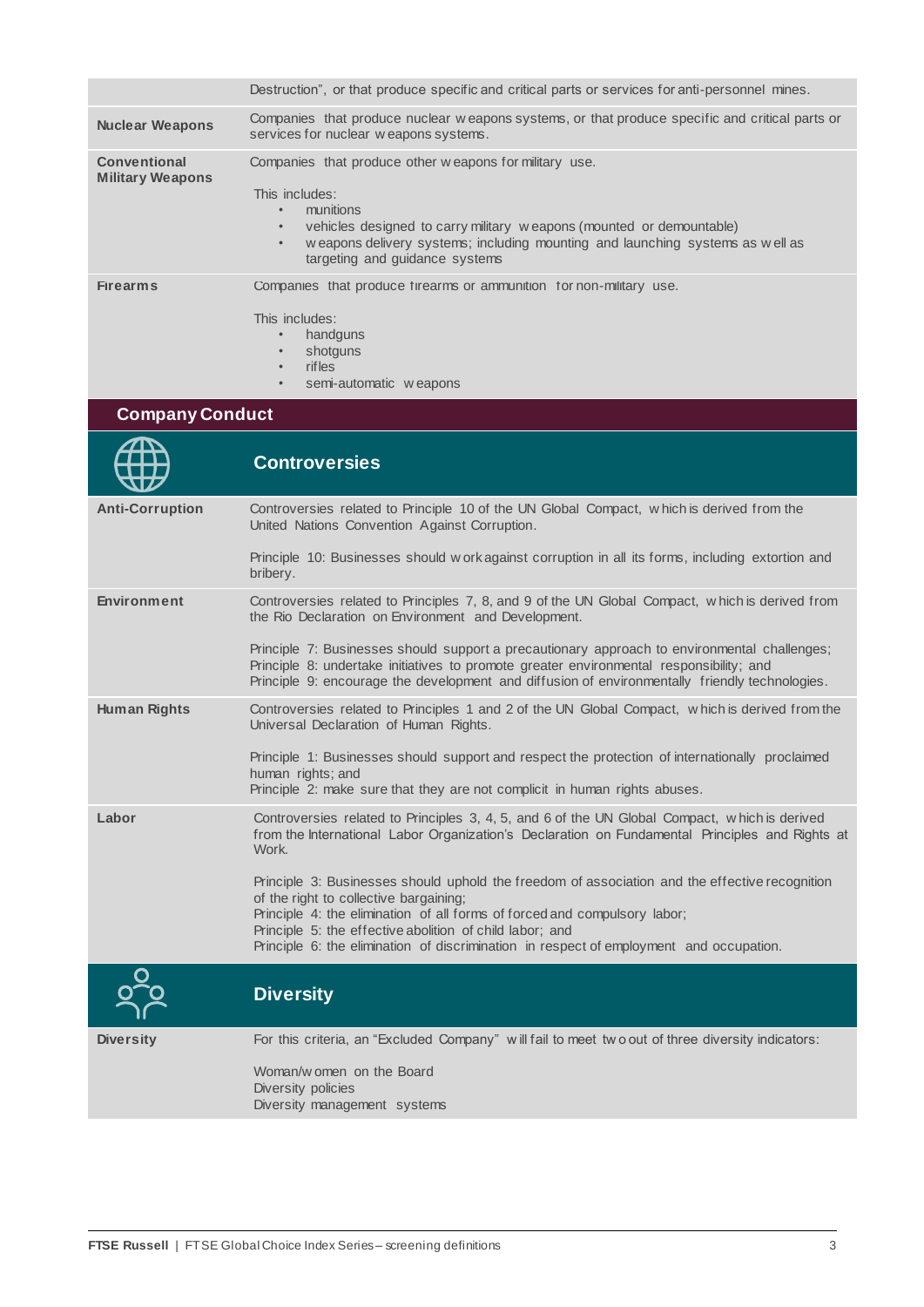#### **For more information about our indexes, please visit ftserussell.com.**

© 2020 London Stock Exchange Group plc and its applicable group undertakings (the "LSE Group"). The LSE Group includes (1) FTSE International Limited ("FTSE"), (2) Frank Russell Company ("Russell"), (3) FTSE Global Debt Capital Markets Inc. and FTSE Global Debt Capital Markets Limited (together, "FTSE Canada"), (4) MTSNext Limited ("MTSNext"), (5) Mergent, Inc. ("Mergent"), (6) FTSE Fixed Income LLC ("FTSE FI"), (7) The Yield Book Inc ("YB") and (8) Beyond Ratings S.A.S. ("BR"). All rights reserved.

FTSE Russell® is a trading name of FTSE, Russell, FTSE Canada, MTSNext, Mergent, FTSE FI, YB and BR. "FTSE®", "Russell®", "FTSE Russell®", "MTS®", "FTSE4Good®", "ICB®", "Mergent®", "The Yield Book®", "Beyond Ratings®" and all other trademarks and service marks used herein (whether registered or unregistered) are trademarks and/or service marks owned or licensed by the applicable member of the LSE Group or their respective licensors and are owned, or used under licence, by FTSE, Russell, MTSNext, FTSE Canada, Mergent, FTSE FI, YB or BR. FTSE International Limited is authorised and regulated by the Financial Conduct Authority as a benchmark administrator.

All information is provided for information purposes only. All information and data contained in this publication is obtained by the LSE Group, from sources believed by it to be accurate and reliable. Because of the possibility of human and mechanical error as well as other factors, however, such information and data is provided "as is" without warranty of any kind. No member of the LSE Group nor their respective directors, officers, employees, partners or licensors make any claim, prediction, warra nty or representation whatsoever, expressly or impliedly, either as to the accuracy, timeliness, completeness, merchantability of any information or of results to be obtained from the use of FTSE Russell products, including but not limited to indexes, dat a and analytics, or the fitness or suitability of the FTSE Russell products for any particular purpose to which they might be put. Any representation of historical data accessible through FTSE Russell products is provided for information purposes only and is not a reliable indicator of future performance.

No responsibility or liability can be accepted by any member of the LSE Group nor their respective directors, officers, employees, partners or licensors for (a) any loss or damage in whole or in part caused by, resulting from, or relating to any error (negligent or otherwise) or other circumstance involved in procuring, collecting, compiling, interpreting, analysing, editing, transcribing, transmitting, communicating or delivering any such information or data or from use of this document or links to this document or (b) any direct, indirect, special, consequential or incidental damages whatsoever, even if any member of the LSE Group is advised in advance of the possibility of such damages, resulting from the use of, or inability to use, such information.

No member of the LSE Group nor their respective directors, officers, employees, partners or licensors provide investment advice and nothing contained herein or accessible through FTSE Russell products, including statistical data and industry reports, should be taken as constituting financial or investment advice or a financial promotion.

No part of this information may be reproduced, stored in a retrieval system or transmitted in any form or by any means, electronic, mechanical, photocopying, recording or otherwise, without prior written permission of the applicable member of the LSE Group. Use and distribution of the LSE Group data requires a licence from FTSE, Russell, FTSE Canada, MTSNext, Mergent, FTSE FI, YB, BR and/or their respective licensors.